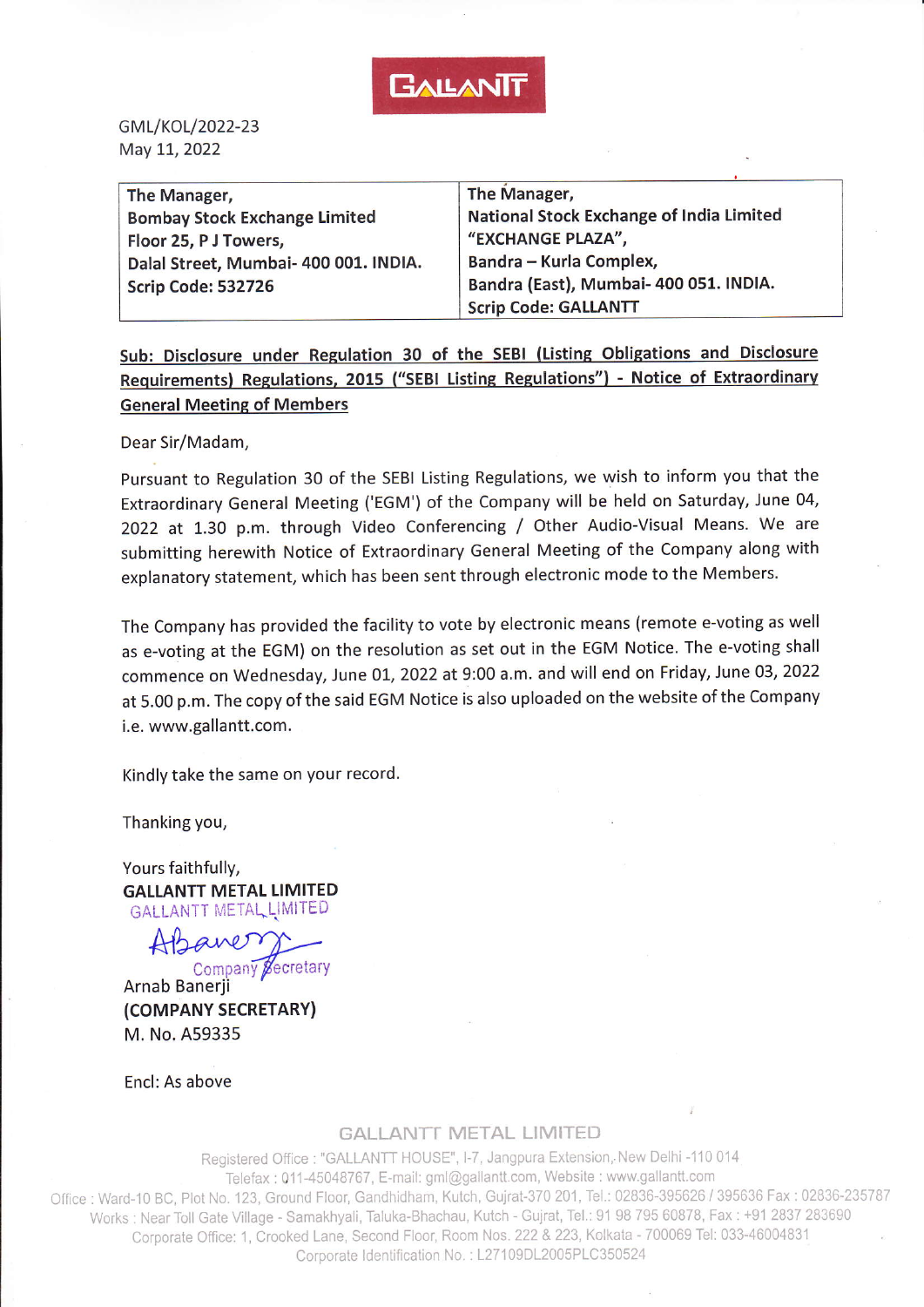

Registered Office: "GALLANTT HOUSE", I-7, Jangpura Extension, New Delhi - 110014, India. Phone No.: +91-11-45048767; +91-33-46004831; Fax No.: +91-11-45048767 Website: www.gallantt.com Email Id: csgml@gallantt.com CIN: L27109DL2005PLC350524

. . . . . . . . . . . . . . .

## **NOTICE**

**Notice is hereby given that an Extra-ordinary General Meeting of the members of GALLANTT METAL LIMITED (CIN: L27109DL2005PLC350524) will be held on Saturday, 4th June, 2022 at 1.30 P.M. through Video Conferencing (VC) / Other Audio-Visual Means (OAVM), to transact the following special businesses:**  

**ITEM NO. 1: Approval of loans, investments, guarantee or security under Section 185 of Companies Act, 2013 and in this regard if thought fit, to pass the following resolution as Special Resolution:**

**"RESOLVED THAT** pursuant to Section 185 and all other applicable provisions of the Companies Act, 2013 and Rules made thereunder as amended from time to time, and other applicable provisions, if any, and any amendments/ enactments/ re-enactments thereof as are applicable and the Memorandum and Articles of Association of the Company and subject to such approvals, consents, sanctions and permissions as may be necessary and provisions of other applicable laws, consent of the Members be and is hereby accorded to the Board of the Directors of the Company ( hereinafter referred to as "the Board", which term shall be deemed to include, unless the context otherwise requires, any committee of the Board or any person(s) authorised by the Board to exercise the powers conferred on the Board under this resolution) to grant inter corporate deposit/loan or give any guarantee or provide any security in connection with loan taken by any entities/ persons covered under the category of 'a person in whom any of the director of the company is interested' as specified in the explanation to Sub-section (b) of Section 2 of the section 185 of the Act ("Entities"), upto an aggregate sum of Rs. 100 Crore (Rupees One Hundred Crore Only) from time to time in one or more tranches in their absolute discretion deem beneficial and in the interest of the Company, provided that such loans are utilized by the borrowing company for its principal business activities".

**"RESOLVED FURTHER THAT** for the purpose of giving effect to this resolution, the Board of Directors of the Company (hereinafter referred to as "the Board", which term shall be deemed to include any committee thereof) be and is hereby authorized to negotiate, finalise and agree to the terms and conditions of the aforesaid Loans / Guarantees / Securities, and to take all necessary steps, to execute all such documents, instruments and writings and to do all necessary acts, deed and things in order to comply with all the legal and procedural formalities and to do all such acts, deeds or things incidental or expedient thereto and as the Board may think fit and suitable."

#### **2. To fix borrowing powers under Section 180(1)(c) of the Companies, Act, 2013 and in this regard if thought fit, to pass the following resolution as Special Resolution:**

**"RESOLVED THAT** in supersession of all the previous resolutions passed by the shareholders of the Company, if any, in this regard and pursuant to the provisions of Section 180(1)(c) and other applicable provisions, if any, of the Companies Act, 2013, read with the rules framed there under, the Articles of Association of the Company and other applicable laws, if any, [including any statutory modification(s) or reenactment(s) thereof for the time being in force], the consent of the members of the Company be and is hereby accorded to the Board of Directors ("Board"), to borrow money for and on behalf of the Company from time to time as the Board may deem requisite and proper for the business of the Company, by way of loans, advances, deposits or otherwise, whether the same be unsecured or secured by guarantee of any bank, persons and /or secured by mortgage, charge, hypothecation or pledge, of all or any of the Company's assets, whether movable or immovable, on such terms and conditions as the Board may think fit, from, including without limitation, any Bank and/or other financial institution and/or foreign lender and/or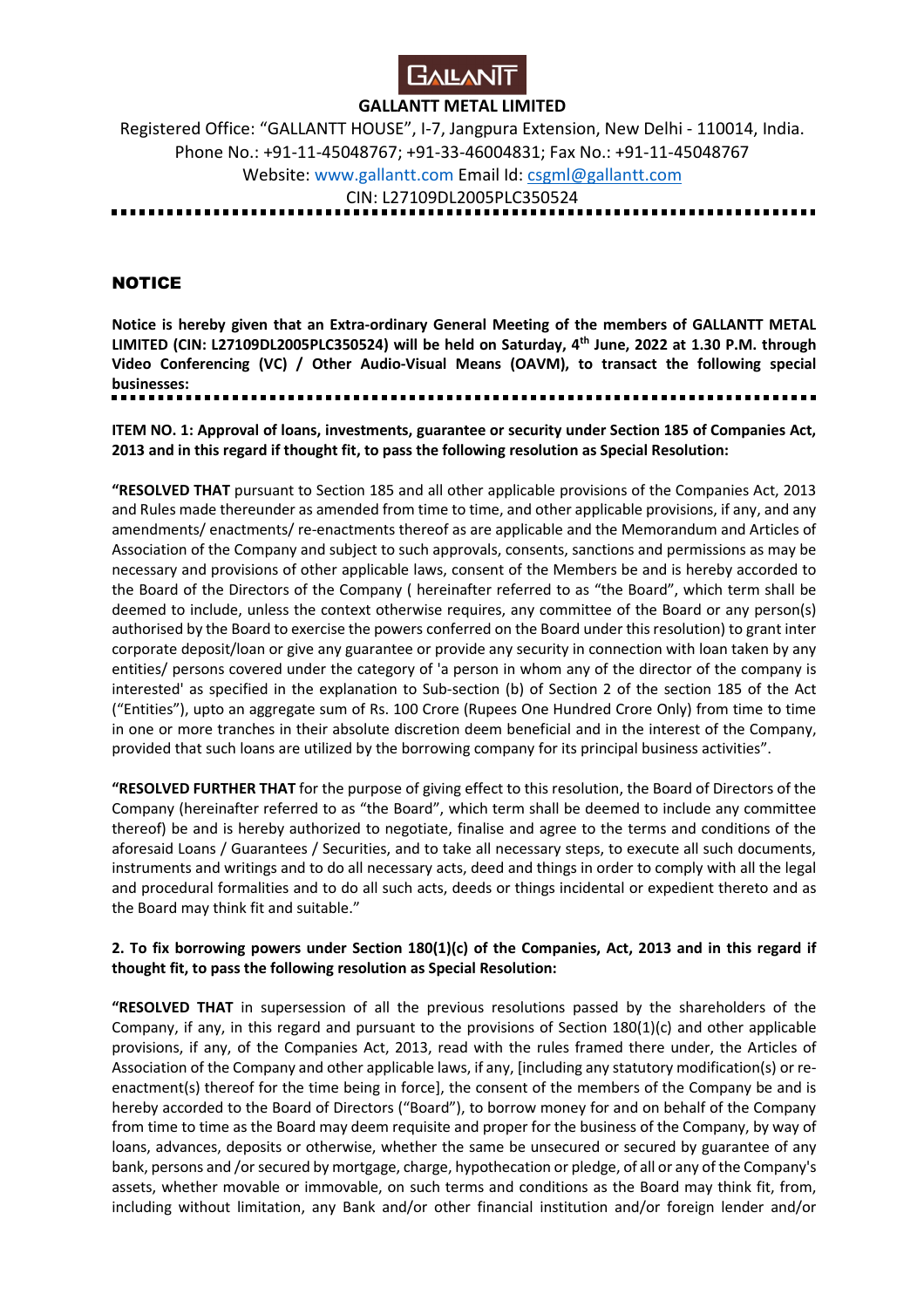

Registered Office: "GALLANTT HOUSE", I-7, Jangpura Extension, New Delhi - 110014, India. Phone No.: +91-11-45048767; +91-33-46004831; Fax No.: +91-11-45048767 Website: www.gallantt.com Email Id: csgml@gallantt.com CIN: L27109DL2005PLC350524

anybody corporate/entity/entities and/or authority/authorities, either in rupees or in such other foreign currencies as may be permitted by law from time to time, as may be deemed appropriate by the Board, notwithstanding that the money so borrowed together with the monies already borrowed by the Company, if any (apart from temporary loans obtained from the Company's bankers in the ordinary course of business) may exceed the aggregate of the paid-up share capital of the Company, free reserves and security premium account as per the latest annual audited financial statements of the Company, provided that the total amount so borrowed and outstanding at any time shall not exceed Rs. 800 crore (Rupees Eight Hundred Crore only) and the aggregate of the paid-up capital, free reserves of the Company and security premium, whichever is higher.

**"RESOLVED FURTHER THAT** the Board of the Company be and is hereby authorised to do or cause to be done all such acts, matters, deeds and other things as it may in its absolute discretion deem fit, required or considered necessary or incidental thereto, for giving effect to the aforesaid resolution."

#### **3. Authority for Creation of Charges on the Movable and Immovable Properties of the Company in respect of Borrowings under Section 180(1)(a) of the Companies, Act, 2013 and in this regard if thought fit, to pass the following Resolution as Special Resolution:**

**"RESOLVED THAT** in supersession of all the previous resolutions passed by the shareholders of the Company, if any, in this regard and pursuant to the provisions of Section 180(1)(a) and other applicable provisions, if any, of the Companies Act, 2013, read with the allied rules framed there under, the Articles of Association of the Company, and other applicable laws, if any, (including any statutory modification or reenactment thereof for the time being in force), the consent of the members of the Company be and is hereby accorded to the Board of Directors, to create such charges, mortgages and hypothecations in addition to the existing charges, mortgages and hypothecations created by the Company, on such movable and immovable properties, both present and future, and in such manner as the Board may deem fit, in favour of banks/financial institutions, other investing agencies and trustees for the holders of debentures/bonds/other instruments, if any, to secure the amount borrowed by the Company or any third party from time to time, for the due payment of the principal and/or together with interest, charges, costs, expenses and all other monies payable by the Company or any third party in respect of such borrowings which shall not, at any time exceed Rs. 800 crore (Rupees Eight Hundred Crore only) and the aggregate of the paid-up capital, free reserves of the Company and security premium, whichever is higher."

**"RESOLVED FURTHER THAT** the Board of the Company be and is hereby authorised to do or cause to be done all such acts, matters, deeds and other things as it may in its absolute discretion deem fit, required or considered necessary or incidental thereto, for giving effect to the aforesaid resolution."

## **4. To Increase the Authorised Share Capital of the Company and in this regard if thought fit, to pass the following resolution as an Ordinary Resolution:**

**"RESOLVED THAT** pursuant to the provisions of Sections 61, 64 and other applicable provisions, if any, of the Companies Act, 2013 and the Rules made thereunder, as amended, the provisions of the Securities and Exchange Board of India (Listing Obligations and Disclosure Requirements) Regulations, 2015 and the provisions of the Memorandum of Association and the Articles of Association of the Company the approval of the Members of the Company be and is hereby accorded to increase the Authorised Share Capital of the Company from Rs. 83,00,00,000 (Rupees Eighty-Three Crore only) divided into 8,30,00,000 (Eight Crore Thirty Lac only) equity shares of Rs. 10/- each to Rs. 167,30,00,000/- (Rupees One Hundred Sixty-Seven Crores and Thirty Lacs only) divided into 16,73,00,000 (Sixteen Crores Seventy-Three Lacs only) Equity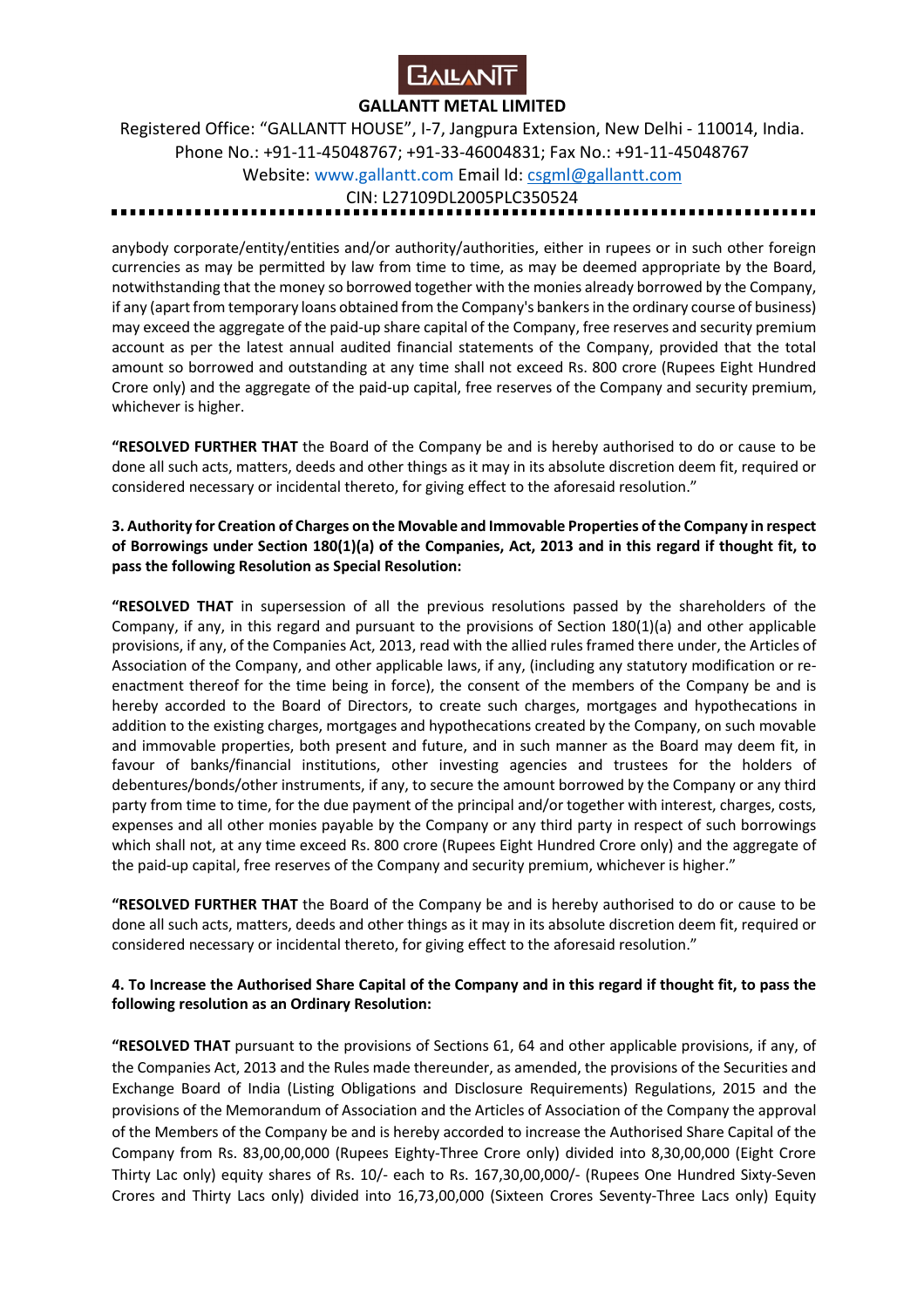

Registered Office: "GALLANTT HOUSE", I-7, Jangpura Extension, New Delhi - 110014, India. Phone No.: +91-11-45048767; +91-33-46004831; Fax No.: +91-11-45048767 Website: www.gallantt.com Email Id: csgml@gallantt.com CIN: L27109DL2005PLC350524

Shares of Rs. 10/- each ranking pari passu with the existing Shares in the Company and that in **Clause V** of the Memorandum of Association of the Company shall be substituted as follows:

*"The authorized Share Capital of the Company is Rs. 167,30,00,000/- (Rupees One Hundred Sixty-Seven Crores and Thirty Lacs only) divided into 16,73,00,000 (Sixteen Crores Seventy-Three Lacs only) Equity Shares of Rs. 10/- (Rupees Ten) each, with rights, privileges and conditions attaching thereto as are provided by the Articles of Association of the Company with power to increase or reduce the capital of the Company and to divide the shares in the capital for the time being into several classes and to attach thereto respectively such preferential, deferred, qualified or special right, privileges or conditions as may be determined by or in accordance with the Articles of Association of the Company for the time being and to vary, modify, amalgamate or abrogate any such right, privilege or condition in such manner as may permitted by the Companies Act, 2013 or provided by the Articles of Association of the Company for the time being."* 

**"RESOLVED FURTHER THAT** for the purpose of giving effect to this Resolution, the Board of Directors of the Company (hereinafter referred to as the "Board", which term shall deem to include any of its duly constituted Committee) or any officer/ executive/representative and/or any other person so authorized by the Board, be and is hereby authorized severally, on behalf of the Company, to do all such acts, deeds and things, to execute all such documents, instruments and writings as may be required to give effect to this resolution, including to settle any questions, difficulties or doubts that may arise in this regard without requiring the Board to secure any further consent or approval of the Members of the Company but not limited to settle any questions or resolve difficulties that may arise in this regard."

|                                  | By Order of the Board of Directors,    |
|----------------------------------|----------------------------------------|
|                                  | For Gallantt Metal Limited             |
| Place: Gorakhpur                 | Arnab Banerji                          |
| Date: 10 <sup>th</sup> May, 2022 | Company Secretary & Compliance Officer |

#### **Registered office:**

Gallantt Metal Limited CIN: L27109DL2005PLC350524 "Gallantt House", I-7, Jangpura Extension, New Delhi – 110014 Website: www.gallantt.com Email: csgml@gallantt.com

#### Notes:

1. Explanatory Statement pursuant to Section 102 of the Companies Act, 2013 ("Act") read with Secretarial Standard on General Meetings ("SS-2") and SEBI (Listing Obligations and Disclosure Requirements) Regulations, 2015 ("Listing Regulations") setting out the material facts concerning the item of Special Businesses to be transacted at the Extra-ordinary General Meeting ("EGM") is annexed hereto and forms part of this Notice.

2. In view of the outbreak of the COVID-19 pandemic, social distancing norm to be followed and the continuing restriction on movement of persons at several places in the country and pursuant to General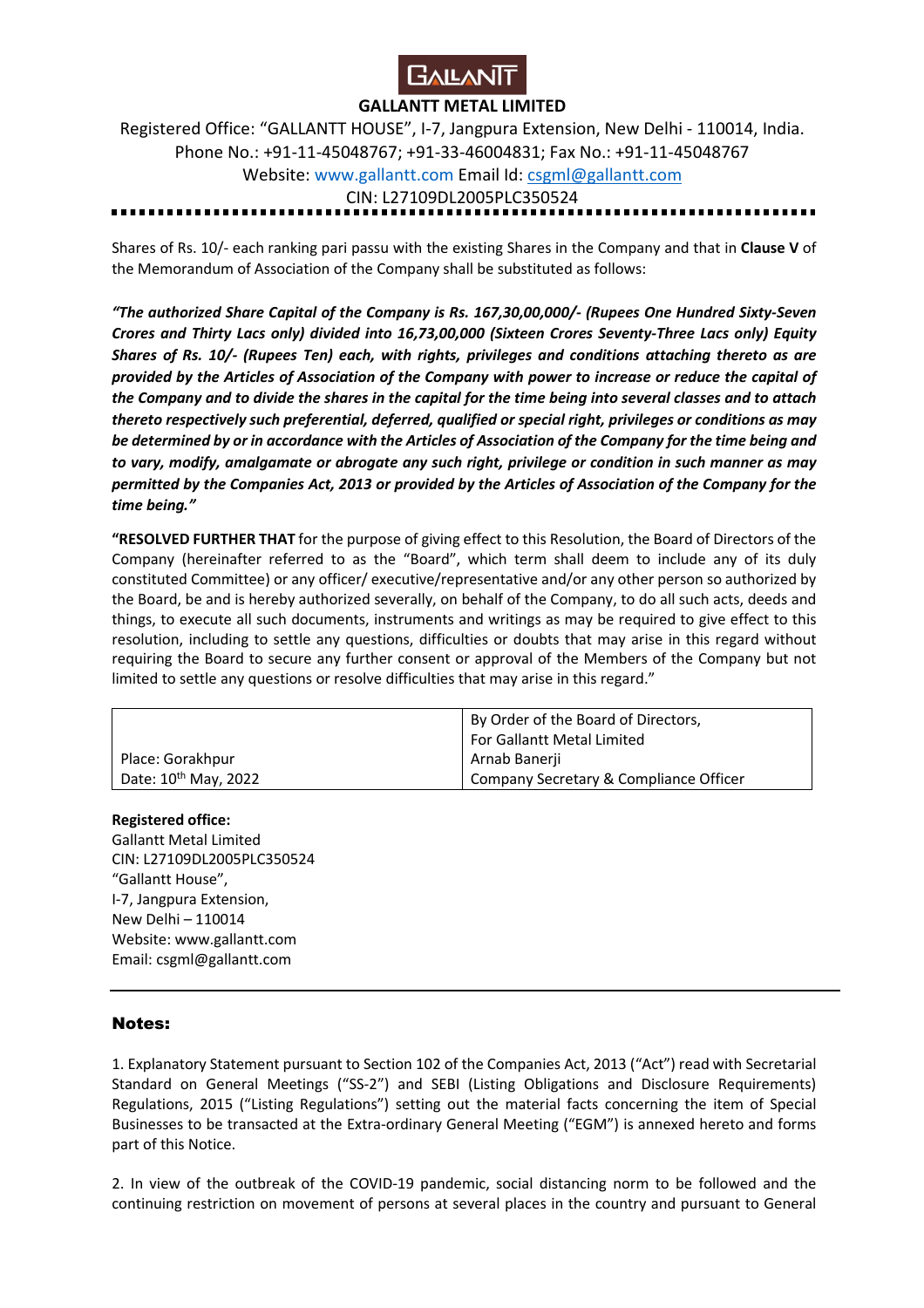

Registered Office: "GALLANTT HOUSE", I-7, Jangpura Extension, New Delhi - 110014, India. Phone No.: +91-11-45048767; +91-33-46004831; Fax No.: +91-11-45048767 Website: www.gallantt.com Email Id: csgml@gallantt.com

CIN: L27109DL2005PLC350524

Circular Nos. 14/2020, 17/2020, 22/2020, 33/2020, 10/2021 and 20/2021 dated 8th April 2020, 13th April 2020, 15th June 2020, 28th September 2020, 23rd June 2021 and 8th December 2021 respectively, issued by the Ministry of Corporate Affairs (hereinafter collectively referred as "MCA Circulars") and also pursuant to Policy Circular-17/57/2021-CL-MCA dated 5<sup>th</sup> May, 2022 and Circular No. SEBI/HO/CFD/CMD1/CIR/P/2020/79 dated 12th May 2020 and Circular No. SEBI/HO/CFD/CMD/CIR/P/2020/242 dated 9th December 2020 issued by the Securities and Exchange Board of India ("SEBI Circulars") and in compliance with the provisions of the Companies Act, 2013 ("Act"") and the SEBI (Listing Obligations and Disclosure Requirements) Regulations, 2015 ("Listing Regulations"), the Extra-ordinary General Meeting ("eEGM" or "EGM" or "Meeting") of the Company convened is being conducted through Video Conferencing ("VC") / other Audio Visual Means ("OAVM") facility, which does not require physical presence of the members of the Company ("Members") at a common venue.

3. In terms of MCA Circulars, the Company has made special arrangement with Niche Technologies Private Limited, its Registrar & Share Transfer Agent for registration of email addresses. Therefore, the members of the Company, who have not registered their email addresses are requested to get their email addresses registered by following the procedure given in Instruction part of this Notice. Accordingly, the Company shall send the Notice to such members whose e-mail ids get registered along with the User ID and the Password to enable e-voting.

4. The Company has enabled the Members to participate at the EGM through the VC / OAVM facility provided by NSDL. The instructions for participation at the EGM through VC / OAVM by Members are given in Instructions part of this Notice.

5. As per the provisions under the MCA Circulars, Members attending the EGM through VC / OAVM shall be counted for the purpose of reckoning the quorum under Section 103 of the Act.

6. In accordance with the provisions of Section 108 and other applicable provisions, if any, of the Act read with Rule 20 of the Companies (Management and Administration) Rules, 2014 and amendments thereto and applicable provisions of the Listing Regulations, the Company has engaged the services of NSDL to provide the facility of voting through electronic means to the members to enable them to cast their votes electronically in respect of all the businesses to be transacted at the aforesaid Meeting.

7. The Company shall be providing the facility to Members to exercise their right to vote by electronic means both through remote e-voting and e-voting system during the EGM. The process of remote e-voting with necessary user id and password is given in the Instructions part of this Notice. Such remote e-voting facility is in addition to voting that will take place at the EGM being held through VC / OAVM.

8. In terms of MCA Circulars, the businesses set out in this Notice will be transacted by the members only through remote e-voting or through the e-voting system while participating through VC / OAVM facility.

9. Members joining the meeting through VC / OAVM, who have not already cast their vote by means of remote e-voting, shall be able to exercise their right to vote through e-voting system at the EGM. The Members who have cast their vote by remote e-voting prior to the EGM may also join the EGM through VC / OAVM but shall not be entitled to cast their vote again. If a Member casts votes by both modes i.e. evoting system at EGM and remote e-voting, voting done through remote e-voting shall prevail and voting done at the EGM shall be treated as invalid.

10. Voting rights of the members (for voting through remote e-voting or e-voting system at the Meeting) shall be in proportion to shares of the paid-up equity share capital of the Company as on the cut-off date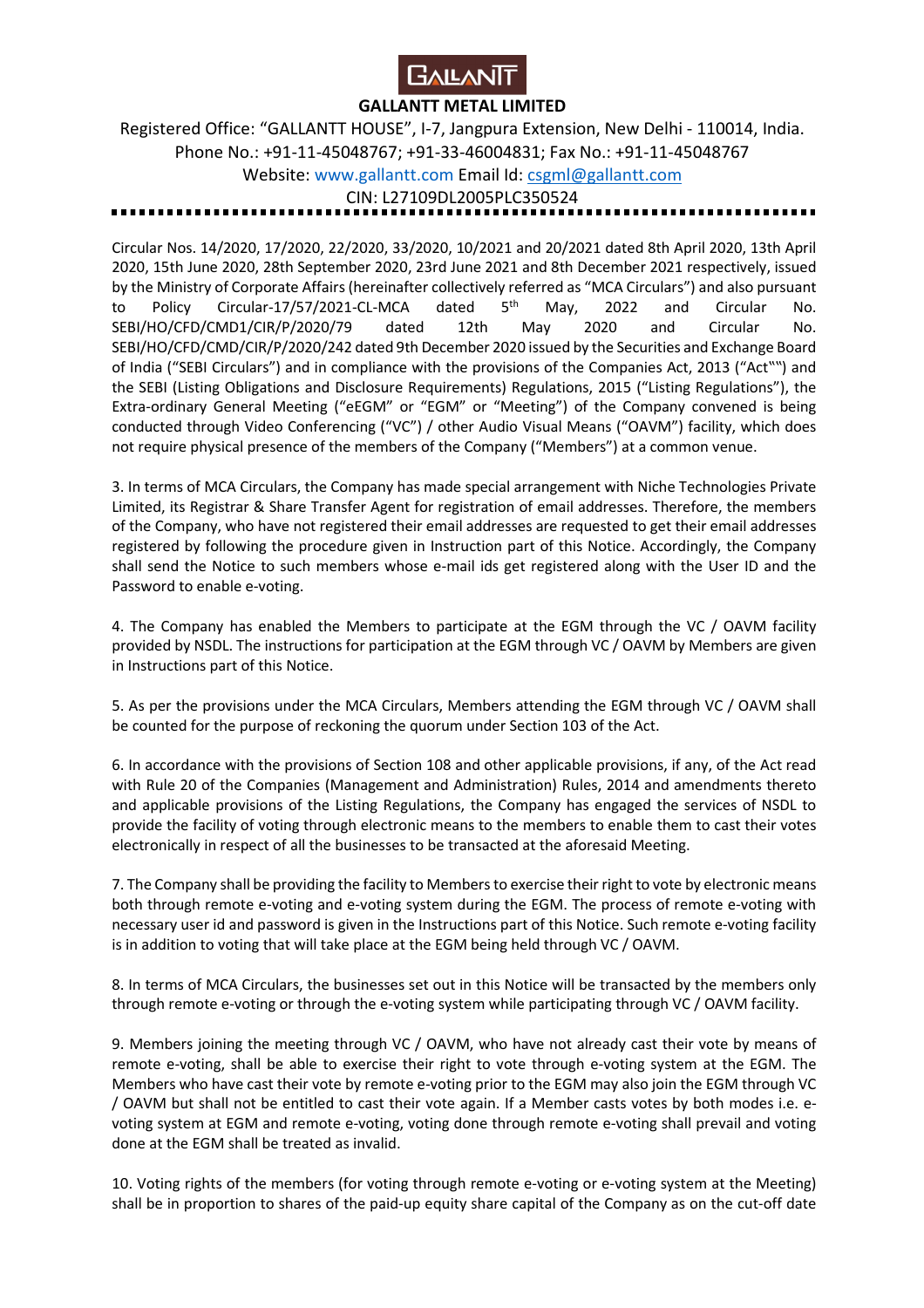

Registered Office: "GALLANTT HOUSE", I-7, Jangpura Extension, New Delhi - 110014, India. Phone No.: +91-11-45048767; +91-33-46004831; Fax No.: +91-11-45048767 Website: www.gallantt.com Email Id: csgml@gallantt.com CIN: L27109DL2005PLC350524

i.e. 28th May 2022. A person, whose name is recorded in the Register of Members or in the Register of Beneficial owners (as at the end of the business hours) maintained by the depositories, as on the cut-off date, shall only be entitled to avail the facility of remote e-voting or e-voting system at the Meeting.

11. As per the Act, a member entitled to attend and vote at the EGM is entitled to appoint a proxy to attend and vote on his / her behalf and such proxy need not be a member of the Company. Since the EGM is being held through VC / OAVM as per the MCA Circulars, physical attendance of Members has been dispensed with. Accordingly, the facility for appointment of proxies by the Members will not be made available for the EGM and hence the Proxy Form and Attendance Slip are not annexed to this Notice.

12. Institutional / Corporate Members (i.e. other than individuals / HUF, NRI, etc.) intending to authorize their representatives to attend the EGM through VC / OAVM facility and vote on their behalf are requested to send duly certified copy of the relevant Board resolution to the Company at csgml@gallantt.com. Institutional investors are encouraged to attend and vote at the EGM through VC / OAVM.

13. In case of joint holders attending the meeting, only such joint holder who is higher in the order of names will be entitled to vote.

14. In relation to permanent registration of email address, Members who have not registered their e-mail address are requested to register the same in respect of shares held in electronic form with the Depository through their Depository Participant(s) and in respect of shares held in physical form by writing to the Company's Registrar and Share Transfer Agent, Niche Technologies Private Limited, 7th Floor, Room, No. 7A & 7B, 3A, Auckland Place, Elgin, Kolkata – 700017, W.B.

15. All relevant documents referred to in the Explanatory Statement would be made available for inspection at the registered office of the Company on all working days between 11:00 a.m. to 1:00 p.m. except on Saturdays, Sundays and holidays, up to the date of EGM.

16. Regulation 40 of the Listing Regulations, as amended, provides that from April 1, 2019, transfer of securities would not be processed unless the securities are held in the dematerialized form with depositories. In view of the same, now the shares cannot be transferred in the physical mode. Accordingly, shareholders holding equity shares in physical form are urged to have their shares dematerialized so as to be able to freely transfer them and participate in the corporate actions. Members can contact Niche Technologies Private Limited, Registrar and Share Transfer Agents for assistance in this regard. However, members can continue to make request for transmission or transposition of securities held in physical form.

17. SEBI has mandated the submission of Permanent Account Number (PAN) by every participant in securities market. Members holding shares in electronic form are, therefore, requested to submit the PAN to their Depository Participants with whom they are maintaining their demat accounts. Members holding shares in physical form can submit their PAN details to the Company / Registrar and Share Transfer Agent.

18. Members holding shares in physical form are requested to send all the communications pertaining to shares of the Company including share transfer lodgements, intimation of changes pertaining to their bank account details, mandates, nominations, change of address, e-mail id etc., if any, immediately to Niche Technologies Private Limited or to the Company at its Registered office. Members holding shares in electronic form must intimate the changes, if any, to their respective Depository Participants (DPs) only.

19. Members holding shares in physical form, in identical order of names, in more than one folio are requested to send to the Company or RTA, the details of such folios together with the share certificates for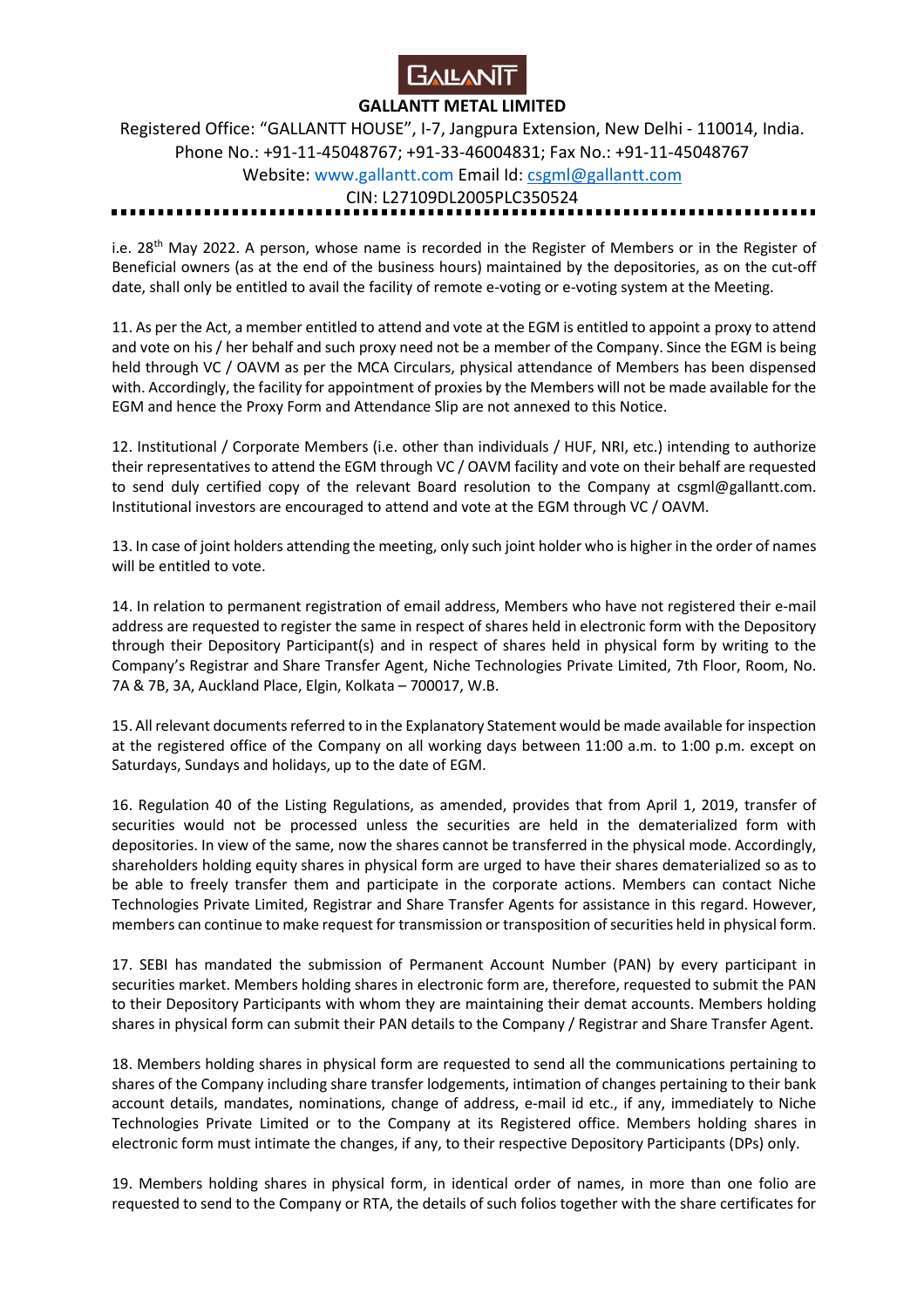

Registered Office: "GALLANTT HOUSE", I-7, Jangpura Extension, New Delhi - 110014, India. Phone No.: +91-11-45048767; +91-33-46004831; Fax No.: +91-11-45048767 Website: www.gallantt.com Email Id: csgml@gallantt.com CIN: L27109DL2005PLC350524

consolidating their holdings in one folio. A consolidated share certificate will be issued to such Members after making requisite changes.

20. Members holding shares in single name and physical form can avail the facility of nomination in respect of shares held by them in physical form pursuant to the provisions of Section 72 of the Act. Members desiring to avail this facility may send their nomination in the prescribed Form SH-13 duly filled in to Niche Technologies Private Limited or Email on csgml@gallantt.com. Members holding shares in electronic mode may contact their respective Depository Participants, with whom they are maintaining their demat accounts, for availing this facility.

21. Voting through electronic means: In compliance with the provisions of Section 108 of the Act and Rule 20 of the Companies (Management and Administration) Rules, 2014, as amended and Regulation 44 of the Listing Regulations, the Company is providing facility to exercise votes on resolutions proposed to be passed in the Meeting by electronic means, to members holding shares as on 28th May, 2022 (as at the end of the business hours) being the cut-off date for the purpose of Rule 20(4)(vii) of the said rules fixed for determining voting rights of members, entitled to participate in the remote e-voting process, through the e-voting platform provided by NSDL from a place other than the venue of the Meeting (remote e-voting).

22. The remote e-voting facility will be available during the following period:

Commencement of remote e-voting: From 9.00 a.m. (IST) on Wednesday, 1<sup>st</sup> June, 2022 and end of remote e-voting: Up to 5.00 p.m. (IST) on Friday, 3rd June, 2022

The remote e-voting will not be allowed beyond the aforesaid date and time and the e-voting module shall be disabled by NSDL upon expiry of aforesaid period. The voting right of shareholders shall be in proportion to their share in the paid-up equity share capital of the Company as on the cut-off date, being 28<sup>th</sup> May, 2022.

23. The Board of Directors has appointed Mr. Anurag Fatehpuria (M.N. 34471/ CP-12855), Practicing Company Secretary as the "Scrutinizer" for the purpose of scrutinizing the process of remote e-voting and e-voting system at the Meeting in a fair and transparent manner. The Scrutinizer shall, immediately after the conclusion of the Meeting, count the votes cast at the Meeting and thereafter, unblock the votes cast through remote e-Voting in presence of atleast two witnesses not in employment of the Company and submit a Consolidated Scrutinizer's Report of the total votes cast in favour or against, if any, not later than 48 hours after the conclusion of the Meeting. Thereafter, the Results of e-Voting shall be declared forthwith by the Chairman or by any other director/person duly authorised in this regard. The Results declared along with the Report of the Scrutinizer shall be placed on the Company's website (www.gallantt.com) and on the e-Voting website of NSDL (www.evoting.nsdl.com) immediately after the results are declared and shall simultaneously be communicated to the Stock Exchanges where the equity shares of the Company are listed. The results declared along with the said Report shall also be made available for atleast 3 days on the Notice Boards of the Company at its Registered Office in New Delhi and at the Corporate Office in Kolkata.

24. The results of remote e-voting and e-voting system at the Meeting shall be aggregated and declared within 48 hours from the conclusion of the meeting by the Chairman or by any other person duly authorised in this regard.

25. The results declared along with the report of the scrutinizer shall be placed on the Company's website at www.gallantt.com and on the website of NSDL i.e. www.evoting.nsdl.com immediately after the declaration of the results and simultaneously communicated to the Stock Exchanges, where the shares of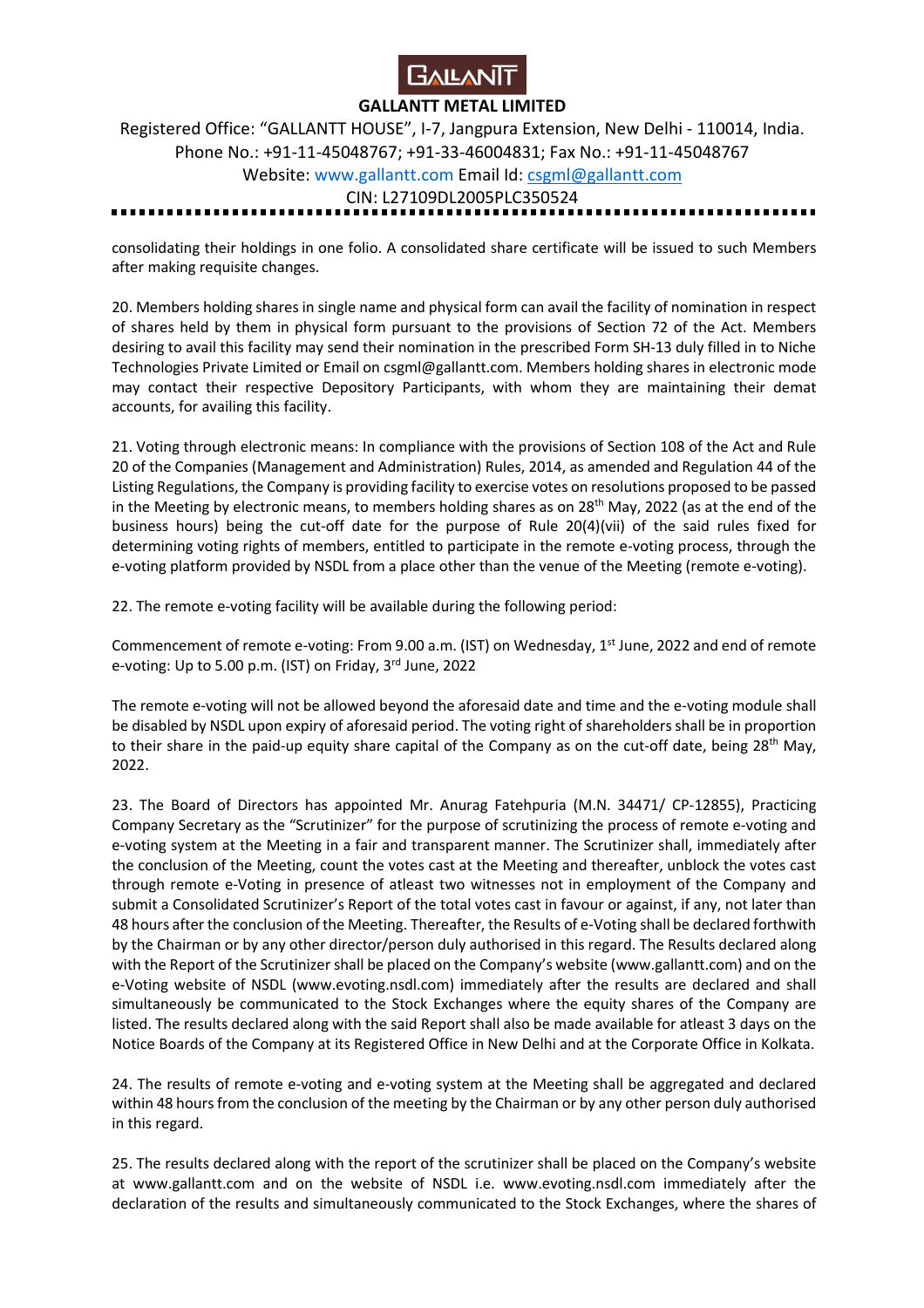

Registered Office: "GALLANTT HOUSE", I-7, Jangpura Extension, New Delhi - 110014, India. Phone No.: +91-11-45048767; +91-33-46004831; Fax No.: +91-11-45048767

## Website: www.gallantt.com Email Id: csgml@gallantt.com

#### CIN: L27109DL2005PLC350524

the Company are listed. Subject to the receipt of requisite number of votes, the Resolutions shall be deemed to be passed on the date of meeting, i.e., 4th June, 2022.

26. As the EGM is being held through VC / OAVM, the route map is not annexed to this Notice.

#### **PROCEDURE AND INSTRUCTIONS FOR E-VOTING**

#### **THE INSTRUCTIONS FOR MEMBERS FOR REMOTE E-VOTING AND JOINING GENERAL MEETING ARE AS UNDER: -**

#### **How do I vote electronically using NSDL e-Voting system?**

The way to vote electronically on NSDL e-Voting system consists of "Two Steps" which are mentioned below:

#### **Step 1: Access to NSDL e-Voting system**

#### **A) Login method for e-Voting and joining virtual meeting for Individual shareholders holding securities in demat mode**

In terms of SEBI circular dated December 9, 2020 on e-Voting facility provided by Listed Companies, Individual shareholders holding securities in demat mode are allowed to vote through their demat account maintained with Depositories and Depository Participants. Shareholders are advised to update their mobile number and email Id in their demat accounts in order to access eVoting facility. Login method for Individual shareholders holding securities in demat mode is given below:

| <b>Type of shareholders</b>                                                  | <b>Login Method</b>                                                                                                                                                                                                                                                                                                                                                                                                                                                                                                                                                                                                                                                                                                                                                                                                               |
|------------------------------------------------------------------------------|-----------------------------------------------------------------------------------------------------------------------------------------------------------------------------------------------------------------------------------------------------------------------------------------------------------------------------------------------------------------------------------------------------------------------------------------------------------------------------------------------------------------------------------------------------------------------------------------------------------------------------------------------------------------------------------------------------------------------------------------------------------------------------------------------------------------------------------|
| Individual<br>Shareholders holding<br>securities in demat<br>mode with NSDL. | Existing <b>IDeAS</b> user can visit the e-Services website of NSDL Viz.<br>1.<br>https://eservices.nsdl.com either on a Personal Computer or on<br>a mobile. On the e-Services home page click on the "Beneficial<br>Owner" icon under "Login" which is available under 'IDeAS'<br>section, this will prompt you to enter your existing User ID and<br>Password. After successful authentication, you will be able to see<br>e-Voting services under Value added services. Click on "Access to<br>e-Voting" under e-Voting services and you will be able to see e-<br>Voting page. Click on company name or e-Voting service<br>provider i.e. NSDL and you will be re-directed to e-Voting<br>website of NSDL for casting your vote during the remote e-Voting<br>period or joining virtual meeting & voting during the meeting. |
|                                                                              | 2.<br>If you are not registered for IDeAS e-Services, option to register<br>is available at https://eservices.nsdl.com. Select "Register<br>Online<br>for<br><b>IDeAS</b><br>Portal"<br>click<br>at<br>or<br>https://eservices.nsdl.com/SecureWeb/IdeasDirectReg.jsp<br>3. Visit the e-Voting website of NSDL. Open web browser by typing                                                                                                                                                                                                                                                                                                                                                                                                                                                                                         |
|                                                                              | the following URL: https://www.evoting.nsdl.com/ either on a                                                                                                                                                                                                                                                                                                                                                                                                                                                                                                                                                                                                                                                                                                                                                                      |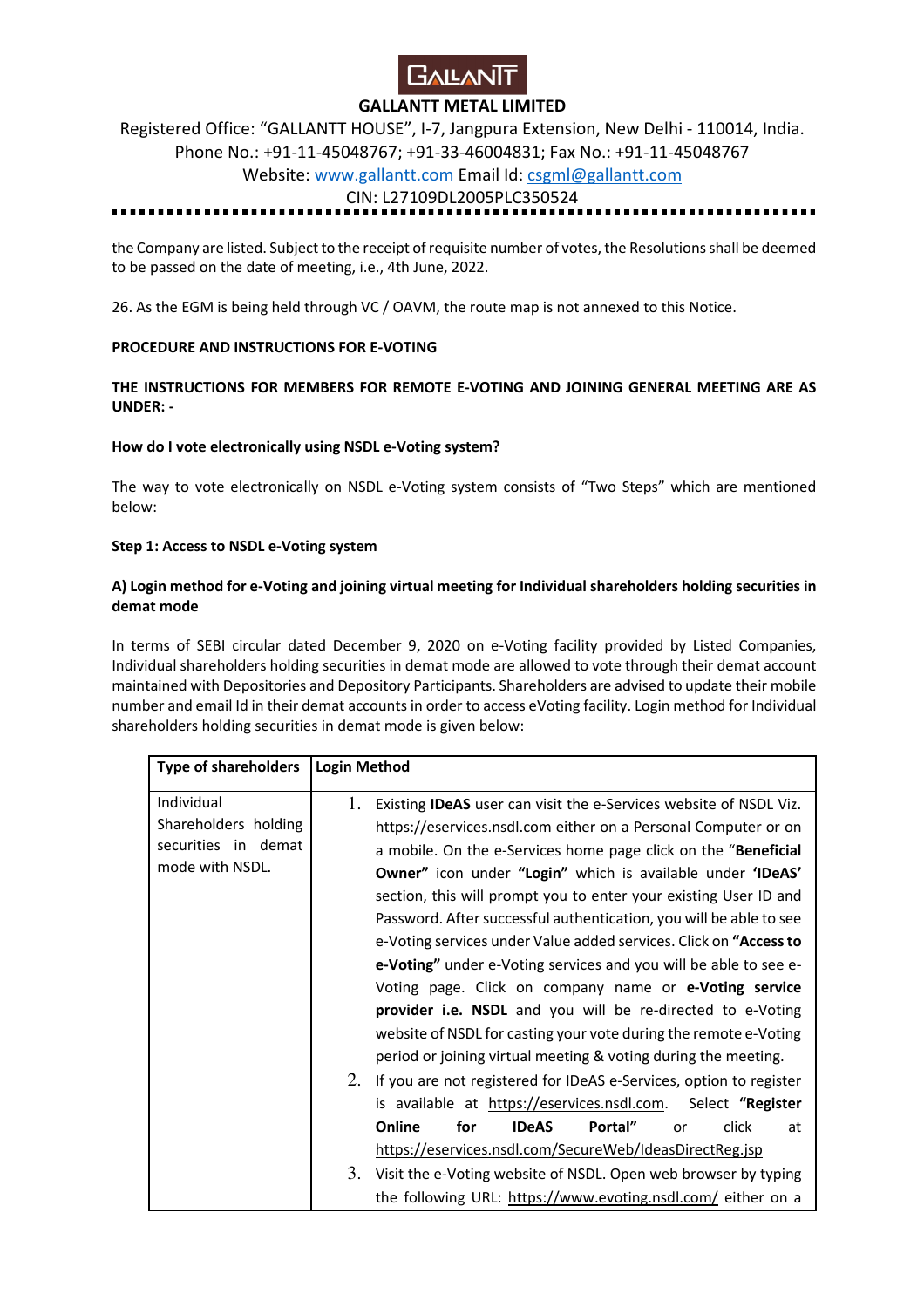

Registered Office: "GALLANTT HOUSE", I-7, Jangpura Extension, New Delhi - 110014, India. Phone No.: +91-11-45048767; +91-33-46004831; Fax No.: +91-11-45048767 Website: www.gallantt.com Email Id: csgml@gallantt.com

CIN: L27109DL2005PLC350524

Personal Computer or on a mobile. Once the home page of e-Voting system is launched, click on the icon "Login" which is available under 'Shareholder/Member' section. A new screen will open. You will have to enter your User ID (i.e. your sixteen digit demat account number hold with NSDL), Password/OTP and a Verification Code as shown on the screen. After successful authentication, you will be redirected to NSDL Depository site wherein you can see e-Voting page. Click on company name or **e-Voting service provider i.e. NSDL** and you will be redirected to e-Voting website of NSDL for casting your vote during the remote e-Voting period or joining virtual meeting & voting during the meeting. 4. Shareholders/Members can also download NSDL Mobile App "**NSDL Speede**" facility by scanning the QR code mentioned below for seamless voting experience. **NSDL Mobile App is available on** Google Play **App Store** 1. Existing users who have opted for Easi / Easiest, they can login Individual Shareholders holding through their user id and password. Option will be made securities in demat available to reach e-Voting page without any further mode with CDSL authentication. The URL for users to login to Easi / Easiest are https://web.cdslindia.com/myeasi/home/login or www.cdslindia.com and click on New System Myeasi. 2. After successful login of Easi/Easiest the user will be also able to see the E Voting Menu. The Menu will have links of **e-Voting service provider i.e. NSDL.** Click on **NSDL** to cast your vote. 3. If the user is not registered for Easi/Easiest, option to register is available at https://web.cdslindia.com/myeasi/Registration/EasiRegistration 4. Alternatively, the user can directly access e-Voting page by providing demat Account Number and PAN No. from a link in www.cdslindia.com home page. The system will authenticate the user by sending OTP on registered Mobile & Email as recorded in the demat Account. After successful authentication, user will be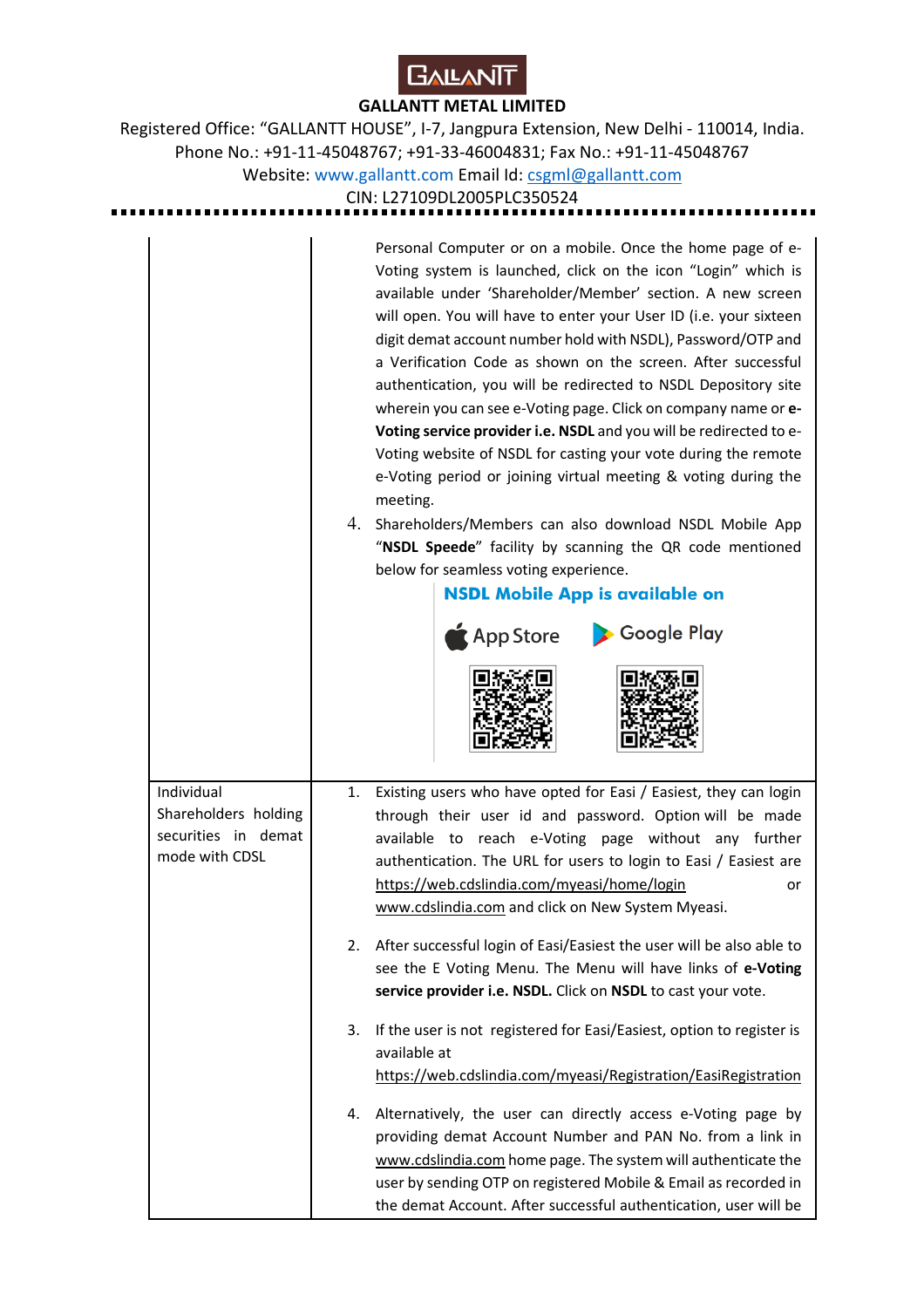

Registered Office: "GALLANTT HOUSE", I-7, Jangpura Extension, New Delhi - 110014, India. Phone No.: +91-11-45048767; +91-33-46004831; Fax No.: +91-11-45048767 Website: www.gallantt.com Email Id: csgml@gallantt.com

#### CIN: L27109DL2005PLC350524

|                                                                                                                          | provided links for the respective ESP i.e. <b>NSDL</b> where the e-<br>Voting is in progress.                                                                                                                                                                                                                                                                                                                                                                                                                                                                                                                                         |
|--------------------------------------------------------------------------------------------------------------------------|---------------------------------------------------------------------------------------------------------------------------------------------------------------------------------------------------------------------------------------------------------------------------------------------------------------------------------------------------------------------------------------------------------------------------------------------------------------------------------------------------------------------------------------------------------------------------------------------------------------------------------------|
| Individual<br>Shareholders (holding<br>securities in demat<br>mode) login through<br>depository<br>their<br>participants | You can also login using the login credentials of your demat account<br>through your Depository Participant registered with NSDL/CDSL for e-<br>Voting facility. upon logging in, you will be able to see e-Voting option.<br>Click on e-Voting option, you will be redirected to NSDL/CDSL Depository<br>site after successful authentication, wherein you can see e-Voting feature.<br>Click on company name or e-Voting service provider i.e. NSDL and you will<br>be redirected to e-Voting website of NSDL for casting your vote during the<br>remote e-Voting period or joining virtual meeting & voting during the<br>meeting. |

**Important note:** Members who are unable to retrieve User ID/ Password are advised to use Forget User ID and Forget Password option available at abovementioned website.

**Helpdesk for Individual Shareholders holding securities in demat mode for any technical issues related to login through Depository i.e. NSDL and CDSL.** 

| Login type |                                                           |         | <b>Helpdesk details</b> |                                                                                                                                                        |    |           |   |         |         |
|------------|-----------------------------------------------------------|---------|-------------------------|--------------------------------------------------------------------------------------------------------------------------------------------------------|----|-----------|---|---------|---------|
| Individual | <b>Shareholders</b><br>securities in demat mode with NSDL | holding | <b>NSDL</b>             | Members facing any technical issue in login can contact<br>helpdesk<br>evoting@nsdl.co.in or call at toll free no.: 1800 1020 990<br>and 1800 22 44 30 | by | sending a |   | request | at      |
| Individual | Shareholders                                              | holding |                         | Members facing any technical issue in login can contact                                                                                                |    |           |   |         |         |
|            | securities in demat mode with CDSL                        |         | <b>CDSL</b>             | helpdesk by                                                                                                                                            |    | sending   | a | request | at      |
|            |                                                           |         |                         | helpdesk.evoting@cdslindia.com or contact at                                                                                                           |    |           |   |         | $022 -$ |
|            |                                                           |         |                         | 23058738 or 022-23058542-43                                                                                                                            |    |           |   |         |         |

**B) Login Method for e-Voting and joining virtual meeting for shareholders other than Individual shareholders holding securities in demat mode and shareholders holding securities in physical mode.** 

**How to Log-in to NSDL e-Voting website?**

1. Visit the e-Voting website of NSDL. Open web browser by typing the following URL: https://www.evoting.nsdl.com/ either on a Personal Computer or on a mobile.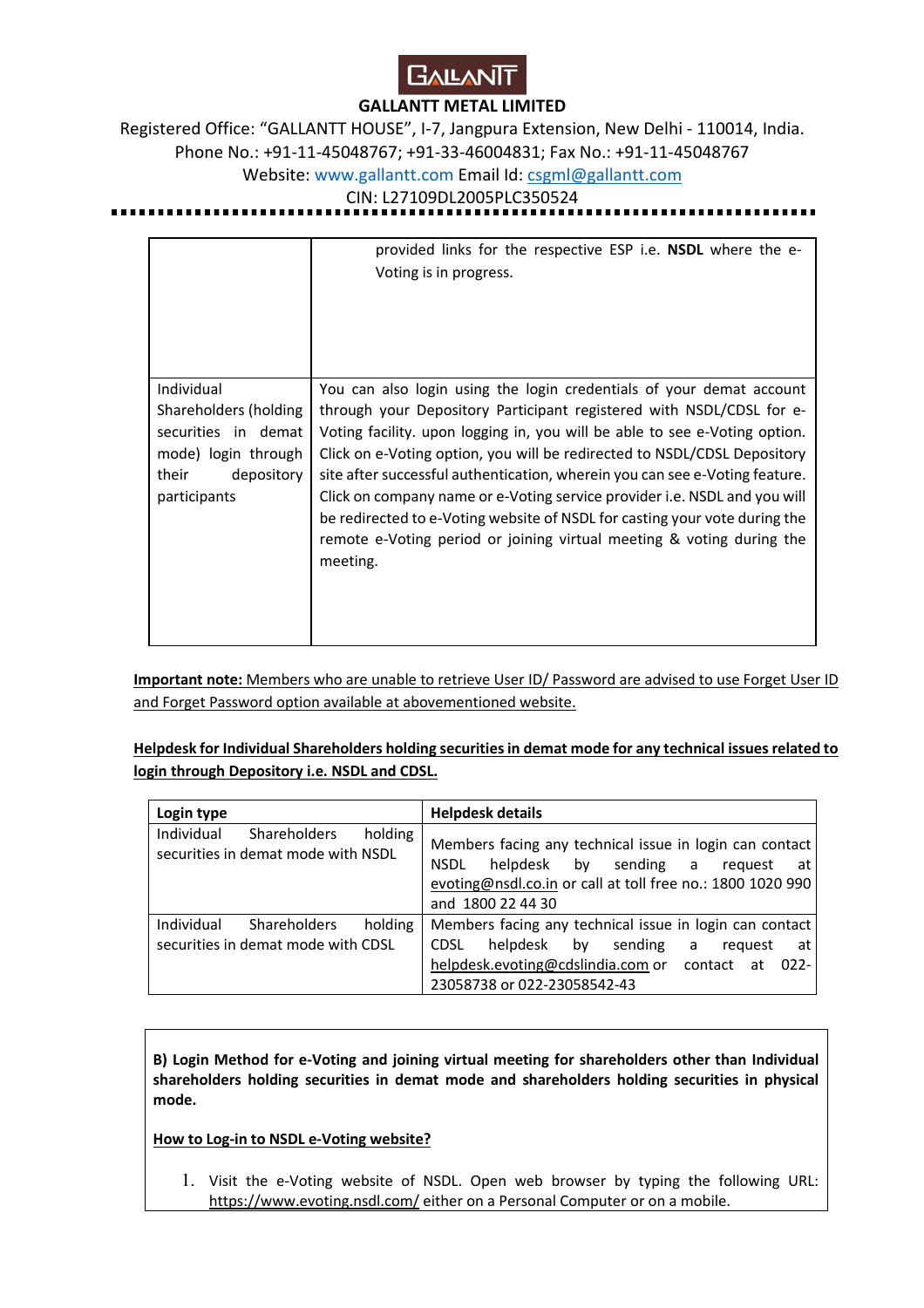

Registered Office: "GALLANTT HOUSE", I-7, Jangpura Extension, New Delhi - 110014, India. Phone No.: +91-11-45048767; +91-33-46004831; Fax No.: +91-11-45048767

Website: www.gallantt.com Email Id: csgml@gallantt.com

CIN: L27109DL2005PLC350524

- 2. Once the home page of e-Voting system is launched, click on the icon "Login" which is available under 'Shareholder/Member' section.
- 3. A new screen will open. You will have to enter your User ID, your Password/OTP and a Verification Code as shown on the screen. *Alternatively, if you are registered for NSDL eservices i.e. IDEAS, you can log-in at https://eservices.nsdl.com/ with your existing IDEAS login. Once you log-in to NSDL eservices after using your log-in credentials, click on e-Voting and you can proceed to Step 2 i.e. Cast your vote electronically.*
- 4. Your User ID details are given below :

| Manner of holding shares i.e. Demat Your User ID is:          |                                                                                                               |
|---------------------------------------------------------------|---------------------------------------------------------------------------------------------------------------|
| (NSDL or CDSL) or Physical                                    |                                                                                                               |
| a) For Members who hold shares in demat<br>account with NSDL. | 8 Character DP ID followed by 8 Digit Client<br>ID                                                            |
|                                                               | For example if your DP ID is IN300*** and<br>Client ID is 12****** then your user ID is<br>$IN300***12******$ |
| b) For Members who hold shares in demat                       | 16 Digit Beneficiary ID                                                                                       |
| account with CDSL.                                            | For example if your Beneficiary ID is<br>12************** then your user ID is<br>17**************            |
| c) For Members holding shares in Physical<br>Form.            | EVEN Number followed by Folio Number<br>registered with the company                                           |
|                                                               | For example if folio number is 001*** and<br>EVEN is 101456 then user<br>ID<br>is<br>101456001***             |

- 5. Password details for shareholders other than Individual shareholders are given below:
	- a) If you are already registered for e-Voting, then you can user your existing password to login and cast your vote.
	- b) If you are using NSDL e-Voting system for the first time, you will need to retrieve the 'initial password' which was communicated to you. Once you retrieve your 'initial password', you need to enter the 'initial password' and the system will force you to change your password.
	- c) How to retrieve your 'initial password'?
		- (i) If your email ID is registered in your demat account or with the company, your 'initial password' is communicated to you on your email ID. Trace the email sent to you from NSDL from your mailbox. Open the email and open the attachment i.e. a .pdf file. Open the .pdf file. The password to open the .pdf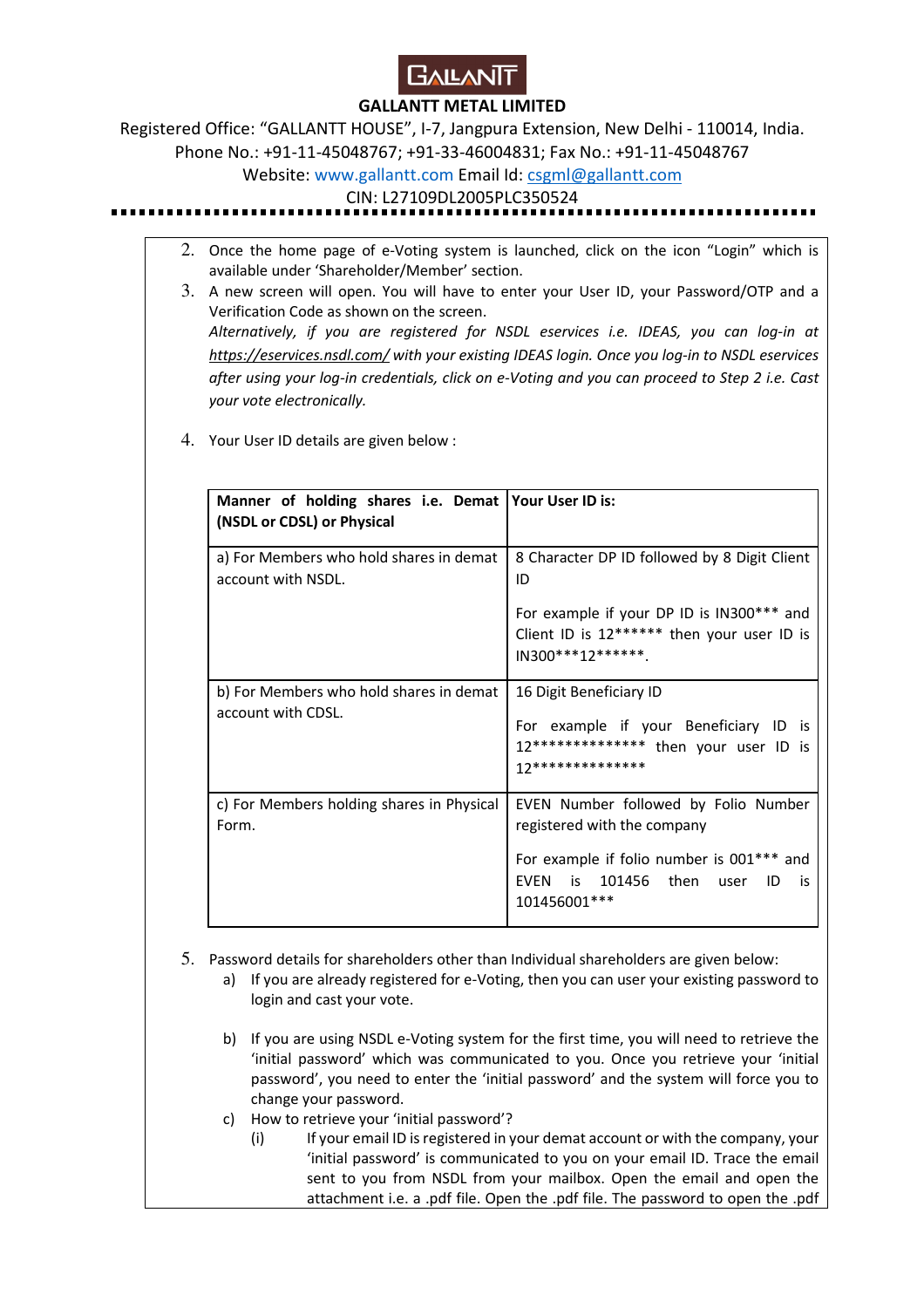

Registered Office: "GALLANTT HOUSE", I-7, Jangpura Extension, New Delhi - 110014, India.

Phone No.: +91-11-45048767; +91-33-46004831; Fax No.: +91-11-45048767

Website: www.gallantt.com Email Id: csgml@gallantt.com

CIN: L27109DL2005PLC350524

file is your 8 digit client ID for NSDL account, last 8 digits of client ID for CDSL account or folio number for shares held in physical form. The .pdf file contains your 'User ID' and your 'initial password'.

- (ii) If your email ID is not registered, please follow steps mentioned below in **process for those shareholders whose email ids are not registered.**
- 6. If you are unable to retrieve or have not received the "Initial password" or have forgotten your password:
	- a) Click on "**Forgot User Details/Password**?"(If you are holding shares in your demat account with NSDL or CDSL) option available on www.evoting.nsdl.com.
	- b) **Physical User Reset Password**?" (If you are holding shares in physical mode) option available on www.evoting.nsdl.com.
	- c) If you are still unable to get the password by aforesaid two options, you can send a request at evoting@nsdl.co.in mentioning your demat account number/folio number, your PAN, your name and your registered address etc.
	- d) Members can also use the OTP (One Time Password) based login for casting the votes on the e-Voting system of NSDL.
- 7. After entering your password, tick on Agree to "Terms and Conditions" by selecting on the check box.
- 8. Now, you will have to click on "Login" button.
- 9. After you click on the "Login" button, Home page of e-Voting will open.

## **Step 2: Cast your vote electronically and join General Meeting on NSDL e-Voting system.**

## **How to cast your vote electronically and join General Meeting on NSDL e-Voting system?**

- 1. After successful login at Step 1, you will be able to see all the companies "EVEN" in which you are holding shares and whose voting cycle and General Meeting is in active status.
- 2. Select "EVEN" of company for which you wish to cast your vote during the remote e-Voting period and casting your vote during the General Meeting. For joining virtual meeting, you need to click on "VC/OAVM" link placed under "Join General Meeting".
- 3. Now you are ready for e-Voting as the Voting page opens.
- 4. Cast your vote by selecting appropriate options i.e. assent or dissent, verify/modify the number of shares for which you wish to cast your vote and click on "Submit" and also "Confirm" when prompted.
- 5. Upon confirmation, the message "Vote cast successfully" will be displayed.
- 6. You can also take the printout of the votes cast by you by clicking on the print option on the confirmation page.
- **7.** Once you confirm your vote on the resolution, you will not be allowed to modify your vote.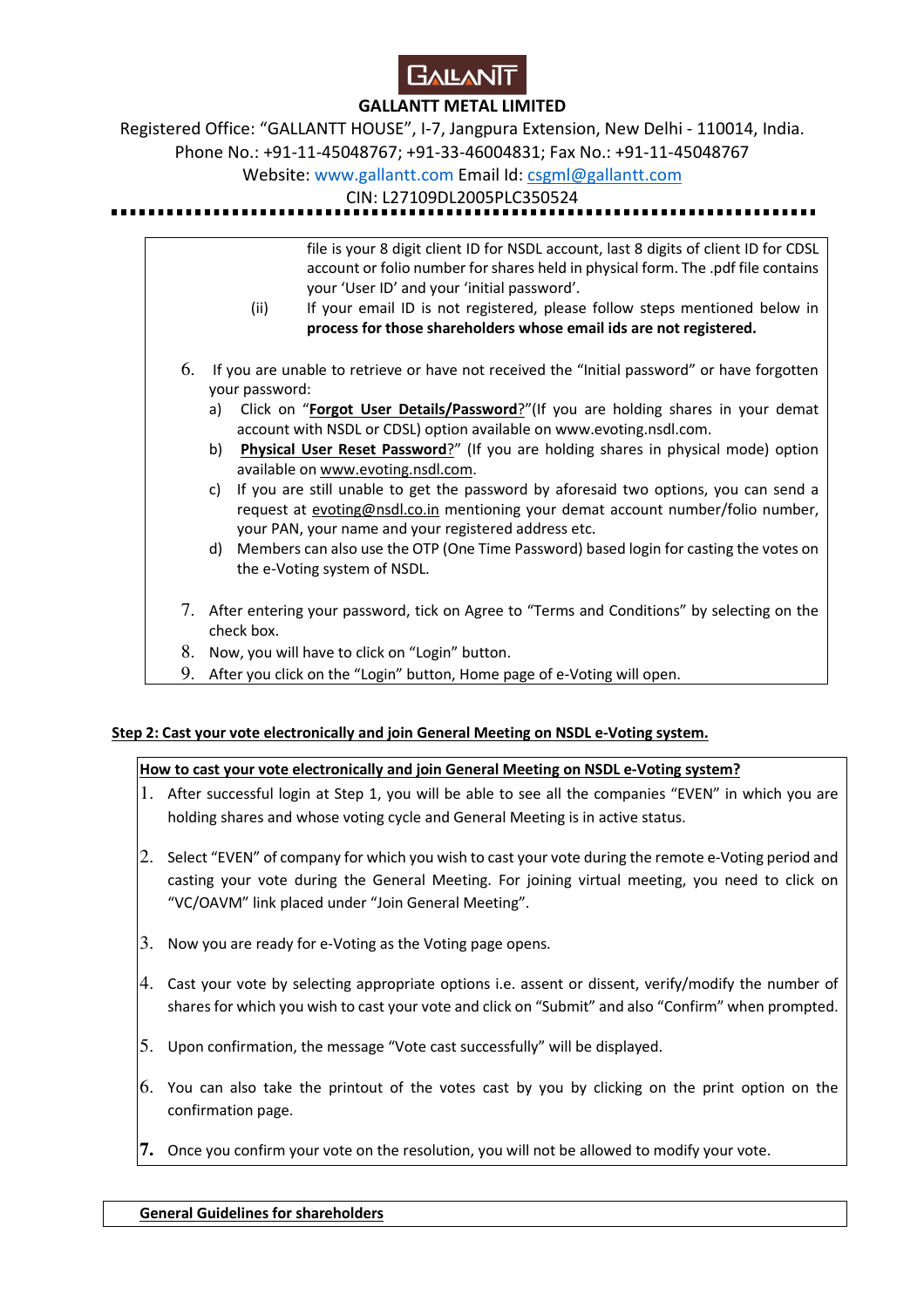

Registered Office: "GALLANTT HOUSE", I-7, Jangpura Extension, New Delhi - 110014, India. Phone No.: +91-11-45048767; +91-33-46004831; Fax No.: +91-11-45048767 Website: www.gallantt.com Email Id: csgml@gallantt.com CIN: L27109DL2005PLC350524

- 1. Institutional shareholders (i.e. other than individuals, HUF, NRI etc.) are required to send scanned copy (PDF/JPG Format) of the relevant Board Resolution/ Authority letter etc. with attested specimen signature of the duly authorized signatory(ies) who are authorized to vote, to the Scrutinizer by e-mail to af2011@rediffmail.com**>** with a copy marked to evoting@nsdl.co.in. Institutional shareholders (i.e. other than individuals, HUF, NRI etc.) can also upload their Board Resolution / Power of Attorney / Authority Letter etc. by clicking on **"Upload Board Resolution / Authority Letter"** displayed under **"e-Voting"** tab in their login.
- 2. Any person holding shares in physical form and non-individual shareholders, who acquires shares of the Company and becomes member of the Company after the notice is send through e-mail and holding shares as of the cut-off date i.e. 28<sup>th</sup> May, 2022 may obtain the login ID and password by sending a request at **evoting@nsdl.co.in** or Issuer/RTA. However, if you are already registered with NSDL for remote e-voting, then you can use your existing user ID and password for casting your vote. If you forgot your password, you can reset your password by using "Forgot User Details/Password" or "Physical User Reset Password" option available on **www.evoting.nsdl.com** or call on toll free no. **1800 1020 990 and 1800 22 44 30** . In case of Individual Shareholders holding securities in demat mode who acquires shares of the Company and becomes a Member of the Company after sending of the Notice and holding shares as of the cut-off date i.e. 28<sup>th</sup> May, 2022 may follow steps mentioned in the Notice of the EGM under Step 1: "Access to NSDL e-Voting system" (Above).
- 3. It is strongly recommended not to share your password with any other person and take utmost care to keep your password confidential. Login to the e-voting website will be disabled upon five unsuccessful attempts to key in the correct password. In such an event, you will need to go through the "Forgot User Details/Password?" or "Physical User Reset Password?" option available on www.evoting.nsdl.com to reset the password.
- 4. In case of any queries, you may refer the Frequently Asked Questions (FAQs) for Shareholders and e-voting user manual for Shareholders available at the download section of www.evoting.nsdl.com or call on toll free no.: 1800 1020 990 and 1800 22 44 30 or send a request to Ms. Pallavi Mhatre, Manager at evoting@nsdl.co.in

**Process for those shareholders whose email ids are not registered with the depositories for procuring user id and password and registration of e mail ids for e-voting for the resolutions set out in this notice**:

- 1. In case shares are held in physical mode please provide Folio No., Name of shareholder, scanned copy of the share certificate (front and back), PAN (self-attested scanned copy of PAN card), AADHAR (self-attested scanned copy of Aadhar Card) by email to csgml@gallantt.com.
- 2. In case shares are held in demat mode, please provide DPID-CLID (16-digit DPID + CLID or 16-digit beneficiary ID), Name, client master or copy of Consolidated Account statement, PAN (selfattested scanned copy of PAN card), AADHAR (self-attested scanned copy of Aadhar Card) to csgml@gallantt.com. If you are an Individual shareholder holding securities in demat mode, you are requested to refer to the login method explained at **step 1 (A**) i.e. **Login method for e-Voting and joining virtual meeting for Individual shareholders holding securities in demat mode**.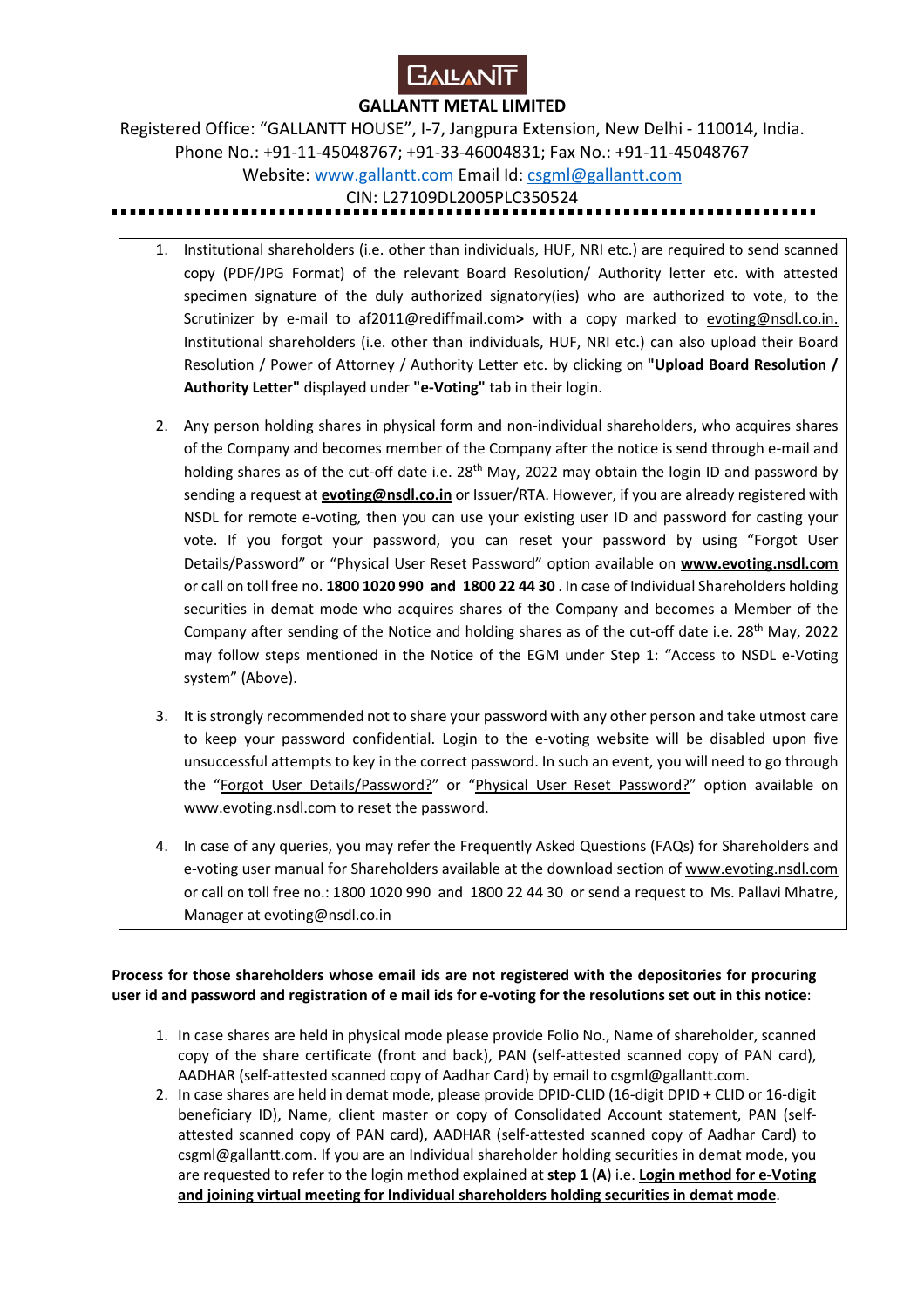

Registered Office: "GALLANTT HOUSE", I-7, Jangpura Extension, New Delhi - 110014, India. Phone No.: +91-11-45048767; +91-33-46004831; Fax No.: +91-11-45048767

# Website: www.gallantt.com Email Id: csgml@gallantt.com

CIN: L27109DL2005PLC350524

- 3. Alternatively, shareholder/members may send a request to evoting@nsdl.co.in for procuring user id and password for e-voting by providing above mentioned documents.
- 4. In terms of SEBI circular dated December 9, 2020 on e-Voting facility provided by Listed Companies, Individual shareholders holding securities in demat mode are allowed to vote through their demat account maintained with Depositories and Depository Participants. Shareholders are required to update their mobile number and email ID correctly in their demat account in order to access e-Voting facility.

## **THE INSTRUCTIONS FOR MEMBERS FOR e-VOTING ON THE DAY OF THE EGM/AGM ARE AS UNDER:-**

- 1. The procedure for e-Voting on the day of the EGM/AGM is same as the instructions mentioned above for remote e-voting.
- 2. Only those Members/ shareholders, who will be present in the EGM/AGM through VC/OAVM facility and have not casted their vote on the Resolutions through remote e-Voting and are otherwise not barred from doing so, shall be eligible to vote through e-Voting system in the EGM/AGM.
- 3. Members who have voted through Remote e-Voting will be eligible to attend the EGM/AGM. However, they will not be eligible to vote at the EGM/AGM.
- 4. The details of the person who may be contacted for any grievances connected with the facility for e-Voting on the day of the EGM/AGM shall be the same person mentioned for Remote e-voting.

## **INSTRUCTIONS FOR MEMBERS FOR ATTENDING THE EGM/AGM THROUGH VC/OAVM ARE AS UNDER:**

- 1. Member will be provided with a facility to attend the EGM/AGM through VC/OAVM through the NSDL e-Voting system. Members may access by following the steps mentioned above for **Access to NSDL e-Voting system**. After successful login, you can see link of "VC/OAVM link" placed under **"Join General meeting"** menu against company name. You are requested to click on VC/OAVM link placed under Join General Meeting menu. The link for VC/OAVM will be available in Shareholder/Member login where the EVEN of Company will be displayed. Please note that the members who do not have the User ID and Password for e-Voting or have forgotten the User ID and Password may retrieve the same by following the remote e-Voting instructions mentioned in the notice to avoid last minute rush.
- 2. Members are encouraged to join the Meeting through Laptops for better experience.
- 3. Further Members will be required to allow Camera and use Internet with a good speed to avoid any disturbance during the meeting.
- 4. Please note that Participants Connecting from Mobile Devices or Tablets or through Laptop connecting via Mobile Hotspot may experience Audio/Video loss due to Fluctuation in their respective network. It is therefore recommended to use Stable Wi-Fi or LAN Connection to mitigate any kind of aforesaid glitches.
- 5. Shareholders who would like to express their views/ask questions during the meeting may register themselves as a speaker may send their request mentioning their name, demat account number/folio number, email id, mobile number at csgml@gallantt.com between Monday, 30<sup>th</sup> May 2022 (9.00 a.m. IST) and Wednesday,  $1^{st}$  June 2022 (5.00 p.m. IST). The same will be replied by the company suitably.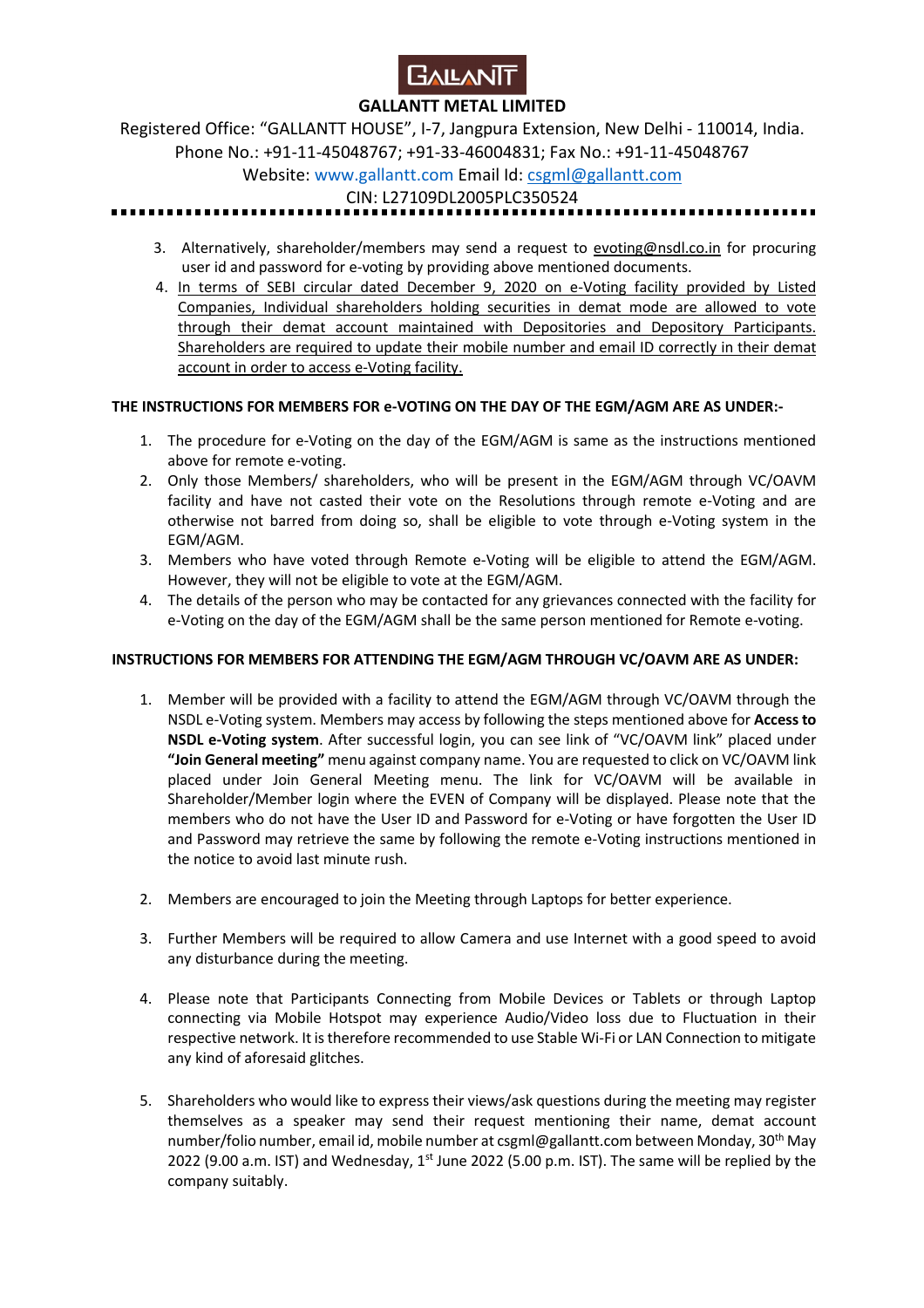

Registered Office: "GALLANTT HOUSE", I-7, Jangpura Extension, New Delhi - 110014, India. Phone No.: +91-11-45048767; +91-33-46004831; Fax No.: +91-11-45048767

Website: www.gallantt.com Email Id: csgml@gallantt.com

CIN: L27109DL2005PLC350524

- 6. Those shareholders who have registered themselves as a speaker will only be allowed to express their views/ask questions during the meeting.
- 7. When a pre-registered speaker is invited to speak at the meeting but he / she does not respond, the next speaker will be invited to speak. Accordingly, all speakers are requested to get connected to a device with a video/ camera along with good internet speed.
- 8. The Company reserves the right to restrict the number of questions and number of speakers, as appropriate, for smooth conduct of the AGM.
- 9. Members who need assistance before or during the AGM, can contact Ms. Pallavi Mhatre, Manager, NSDL at evoting@nsdl.co.in or call 1800 1020 990 / 1800 22 44 30.

# STATEMENT PURSUANT TO SECTION 102(1) OF THE COMPANIES ACT, 2013 ("the Act")

The following Statement sets out all material facts relating to the Special Business mentioned in the accompanying Notice dated  $10<sup>th</sup>$  May, 2022 and shall be taken as forming part of the Notice.

#### **ITEM NO. 1**

Members of the Company are hereby informed that pursuant to the provisions of Section 185 of the Companies Act, 2013 ('Act'), a company may advance any loan including any loan represented by a book debt, or give any guarantee or provide any security in connection with any loan taken by any person in whom any of the director of the company is interested, subject to the condition that— (a) a special resolution is passed by the company in general meeting; and

(b) the loans are utilised by the borrowing company for its principal business activities.

Members of the Company are hereby further informed that the Company may have to render support for the business requirements of its group entities/ persons covered under the category of 'a person in whom any of the director of the company is interested' as specified in the explanation to sub-section (b) of Section 2 of the section 185 of the Act ("Entities"), from time to time. Therefore, the Board of Directors seek consent of the members by way of a special resolution pursuant to section 185 of the Act for making loan(s) or providing financial assistance or providing guarantee or securities in connection with the loans taken or to be taken by the Entities, as may be required from time to time, which shall be utilised for principal business activities of such Entities. The Members may note that Board of Directors would carefully evaluate proposals and provide such loan, guarantee or security through deployment of funds out of internal resources/accruals and/or any other appropriate sources, from time to time, only for principal business activities of such Entities.

Accordingly, the Board of Directors recommend the special resolution as set out in Item no. 1 of Notice of EGM for approval of the Members of the Company as a special resolution.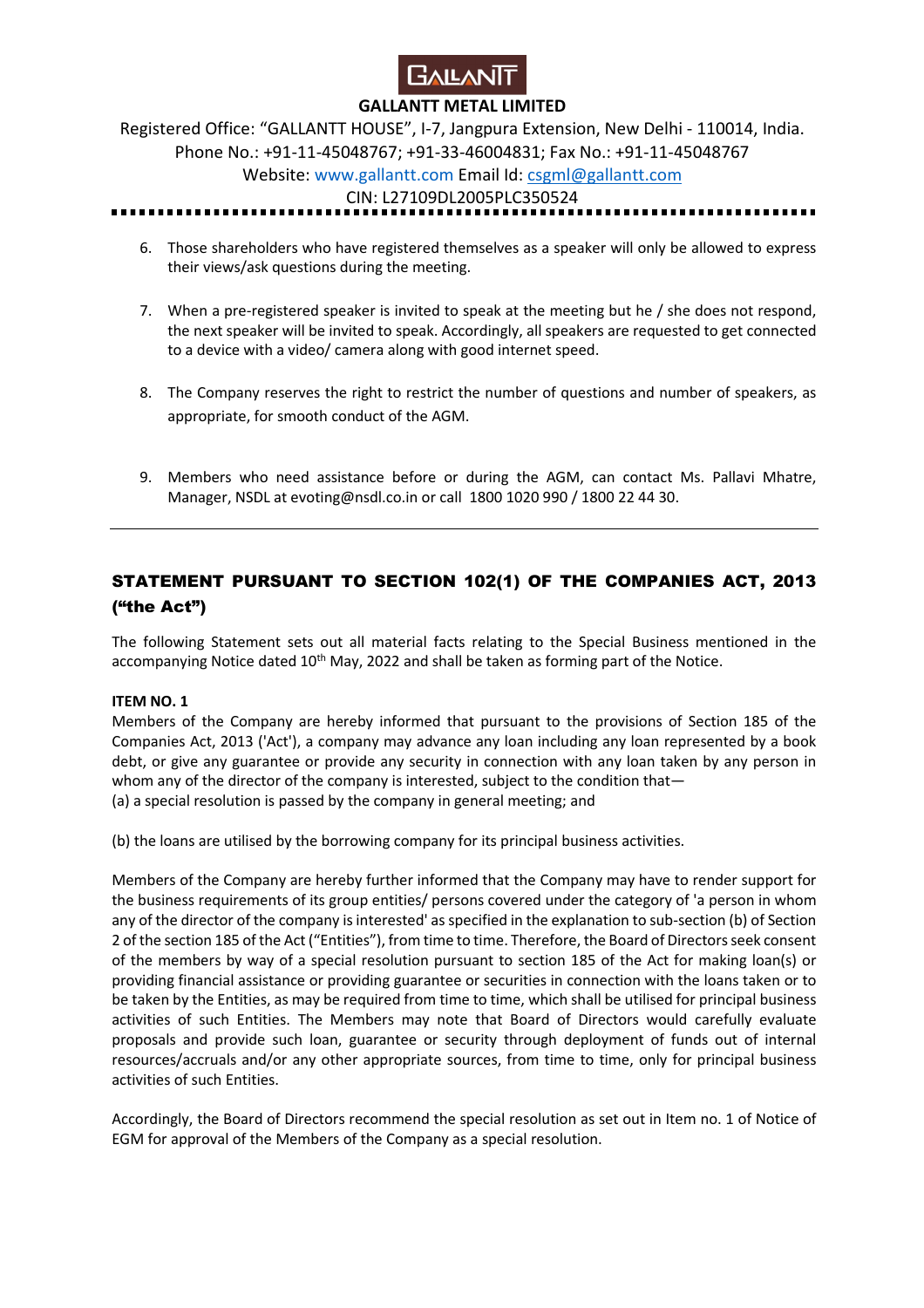

Registered Office: "GALLANTT HOUSE", I-7, Jangpura Extension, New Delhi - 110014, India. Phone No.: +91-11-45048767; +91-33-46004831; Fax No.: +91-11-45048767 Website: www.gallantt.com Email Id: csgml@gallantt.com CIN: L27109DL2005PLC350524

Except to the extent of their shareholdings and directorships in the Company, none of the Directors, Key Managerial Personnel of the Company or any of their relatives, are concerned or interested in the above stated resolution.

#### **ITEM NO. 2**

Member of the Company hereby informed that keeping in view the Company's existing and future financial requirements to support its business operations, the Company may need additional funds. For this purpose, the Company may, from time to time, raise finance from various banks and/or financial institutions and/ or any other lending institutions and/or bodies corporate and/or such other persons/ individuals as may be considered fit, which, together with the moneys already borrowed by the Company (apart from temporary loans obtained from the Company's bankers in ordinary course of business) may exceed the aggregate of the paid-up capital and free reserves and security premium of the Company. In terms of the provisions of section 180(1)(c) of the Companies Act, 2013 (the "Act") the power to borrow money in excess of the paidup share capital, free reserves and security premium account and creation of security on such borrowing can be exercised by the Board of Directors only with the consent of the shareholders obtained by a special resolution.

In view of the above, the Board of Directors recommends the special resolution as set out under Item No. 2 of the Notice of EGM for approval of the Members of the Company as a special resolution. None of the Directors and Key Managerial Personnel of the Company or their respective relatives are concerned or interested, whether financially or otherwise, in the resolution mentioned at item No. 2 of the Notice.

#### **ITEM NO. 3**

In the normal course of business, the Company from time to time is required to avail Term Loans, Working Capital, External Borrowings or any other financial accommodation. A charge on the assets/properties of the Company, both present and future, is normally given as security for such borrowings. As the documents to be executed for the creation of such charge/mortgages from time to time to secure such borrowings, may contain the power to take over the management of the Company in certain events, it is necessary for the shareholders to pass a resolution under section 180(1)(a) of the Companies Act, 2013 for the creation of the mortgage/charge as set out in this resolution.

Under the provisions of Section 180 (1) (a) of the Companies Act, 2013, the above powers can be exercised by the Board only with the consent of the shareholders obtained by a Special Resolution. Therefore, in order to enable the Board of Directors of the Company to borrow money for the business needs of the Company and to create such charges, mortgages and hypothecations to secure the amount borrowed by the Company, it is proposed to fix the borrowing limits to Rs. 800 crores (Rupees Eight Hundred Crore only) or as defined in the aforesaid resolutions.

As such, it is necessary to obtain approval of the shareholders by means of a Special Resolution, to enable the Board of Directors of the Company to create charge/ mortgage/ hypothecation on the Company's assets, both present and future, in favour of the lenders/ trustees for the holders of debentures/ bonds, to secure the repayment of moneys borrowed by the Company (including temporary loans obtained from the Company's Bankers in the ordinary course of business). As the documents to be executed between the Company and the lenders may contain the power to take over the management of the Company in certain events, it is necessary to obtain Members' approval under Section 180 (1) (a) of the Companies Act, 2013, by way of a Special Resolution.